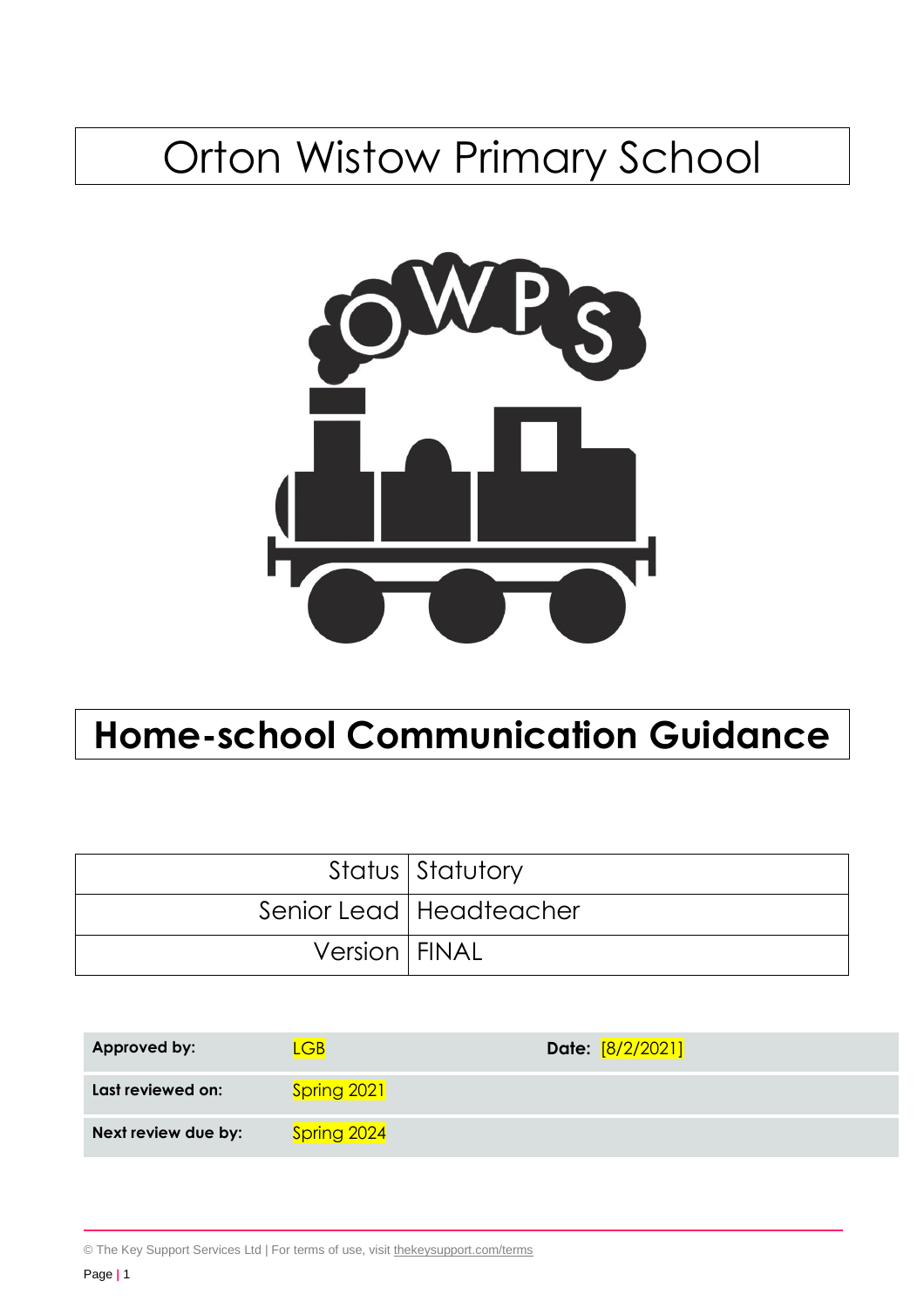# **Contents**

# <span id="page-1-0"></span>**1. Introduction and aims**

## Adapt this section in line with your school's vision, ethos and values.

We believe that clear, open communication between the school and parents/carers has a positive impact on pupils' learning because it:

- Gives parents/carers the information they need to support their child's education
- Helps the school improve, through feedback and consultation with parents/carers
- Builds trust between home and school, which helps the school better support each child's educational and pastoral needs

The aim of this policy is to promote clear and open communication by:

- Explaining how the school communicates with parents/carers
- Setting clear standards and expectations for responding to communication from parents/carers
- Helping parents/carers reach the member of school staff who is best placed to address their specific query or concern so they can get a response as quickly as possible

In the following sections, we will use 'parents' to refer to both parents and carers

## <span id="page-1-1"></span>**2. Roles and responsibilities**

Adapt this section as necessary.

For instance, if you give parents log-ins to online communication systems, you may need to include details about who is responsible for managing this system.

## **2.1 Headteacher**

The headteacher is responsible for:

- Ensuring that communications with parents are effective, timely and appropriate
- Monitoring the implementation of this policy
- > Regularly reviewing this policy

## **2.2 Staff**

All staff are responsible for:

<sup>©</sup> The Key Support Services Ltd | [thekeysupport.com/terms](https://thekeysupport.com/terms-of-use)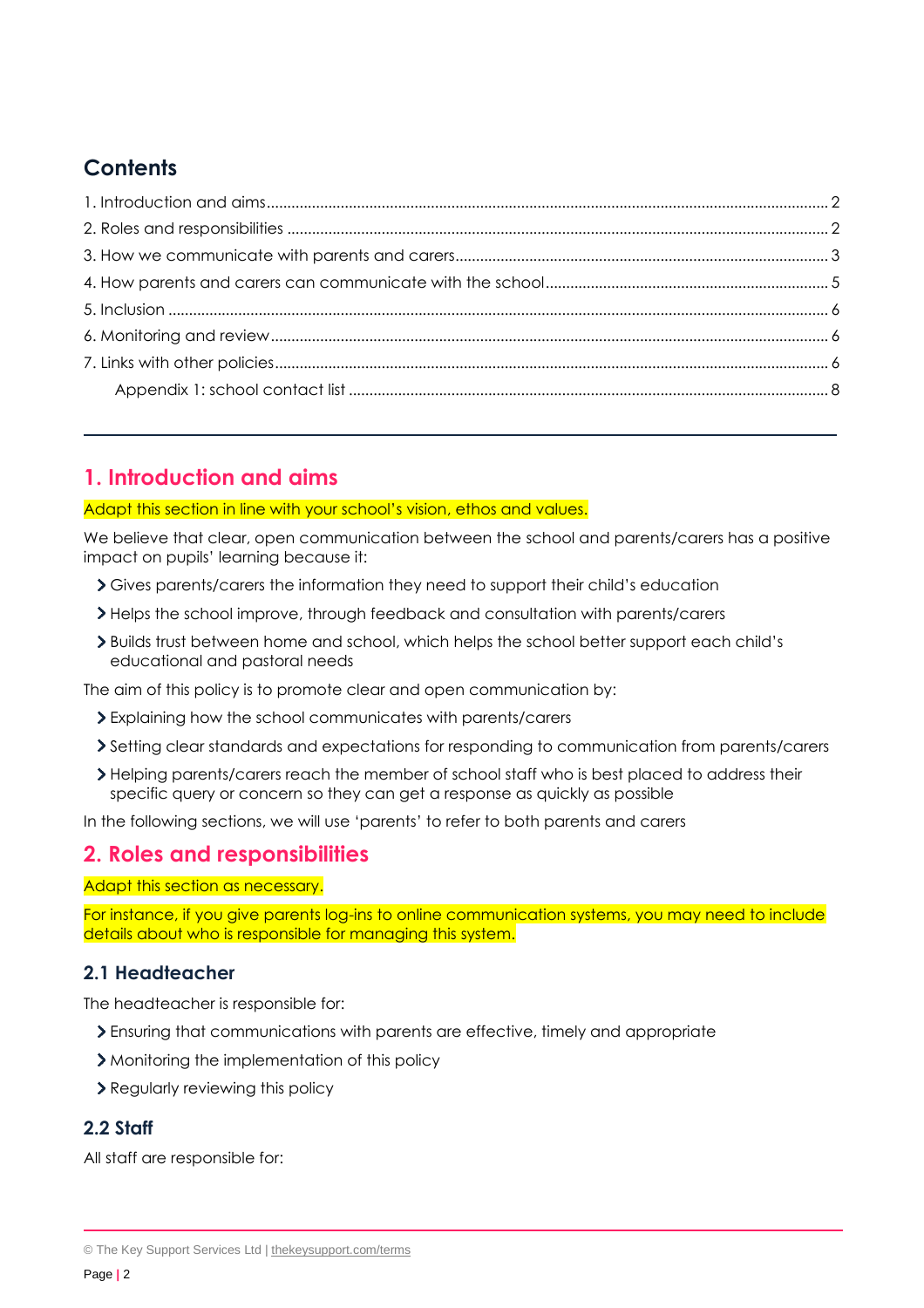- Responding to communication from parents in line with this policy and the school's ICT and internet acceptable use policy
- Working with other members of staff to make sure parents get timely information (if they cannot address a query or send the information themselves)

Staff will **aim** to respond to communication during core school hours ([insert school hours]), or their working hours (if they work part-time). [Adapt the following to suit your school's approach.] In line with promoting staff wellbeing and helping our staff find a suitable work-life balance, staff may work around other responsibilities and commitments and respond outside of these hours, but they are **not expected** to do so.

Link to your model ICT and internet acceptable use policy, or explain where a copy can be found.

## **2.3 Parents**

Parents are responsible for:

- Ensuring that communication with the school is respectful at all times
- Making every reasonable effort to address communications to the appropriate member of staff in the first instance
- Respond to communications from the school (such as requests for meetings) in a timely manner
- > Checking all communications from the school

Any communication that is considered disrespectful, abusive or threatening will be treated in line with our parent code of conduct.

Parents should **not** expect staff to respond to their communication outside of core school hours ([insert school hours]), or during school holidays.

Link to your parent code of conduct, or explain where parents can see a copy.

## <span id="page-2-0"></span>**3. How we communicate with parents and carers**

The sections below explain how we keep parents up-to-date with their child's education and what is happening in school.

Parents should monitor all of the following regularly to make sure they do not miss important communications or announcements that may affect their child.

## **3.1 Email**

We use email to keep parents informed about the following things:

#### Adapt this list as appropriate

- Upcoming school events
- Scheduled school closures (for example, for staff training days)
- > School surveys or consultations
- Class activities or teacher requests

## **3.2 Text messages**

We will text parents about:

#### Adapt this list as appropriate

> Payments

<sup>©</sup> The Key Support Services Ltd | [thekeysupport.com/terms](https://thekeysupport.com/terms-of-use)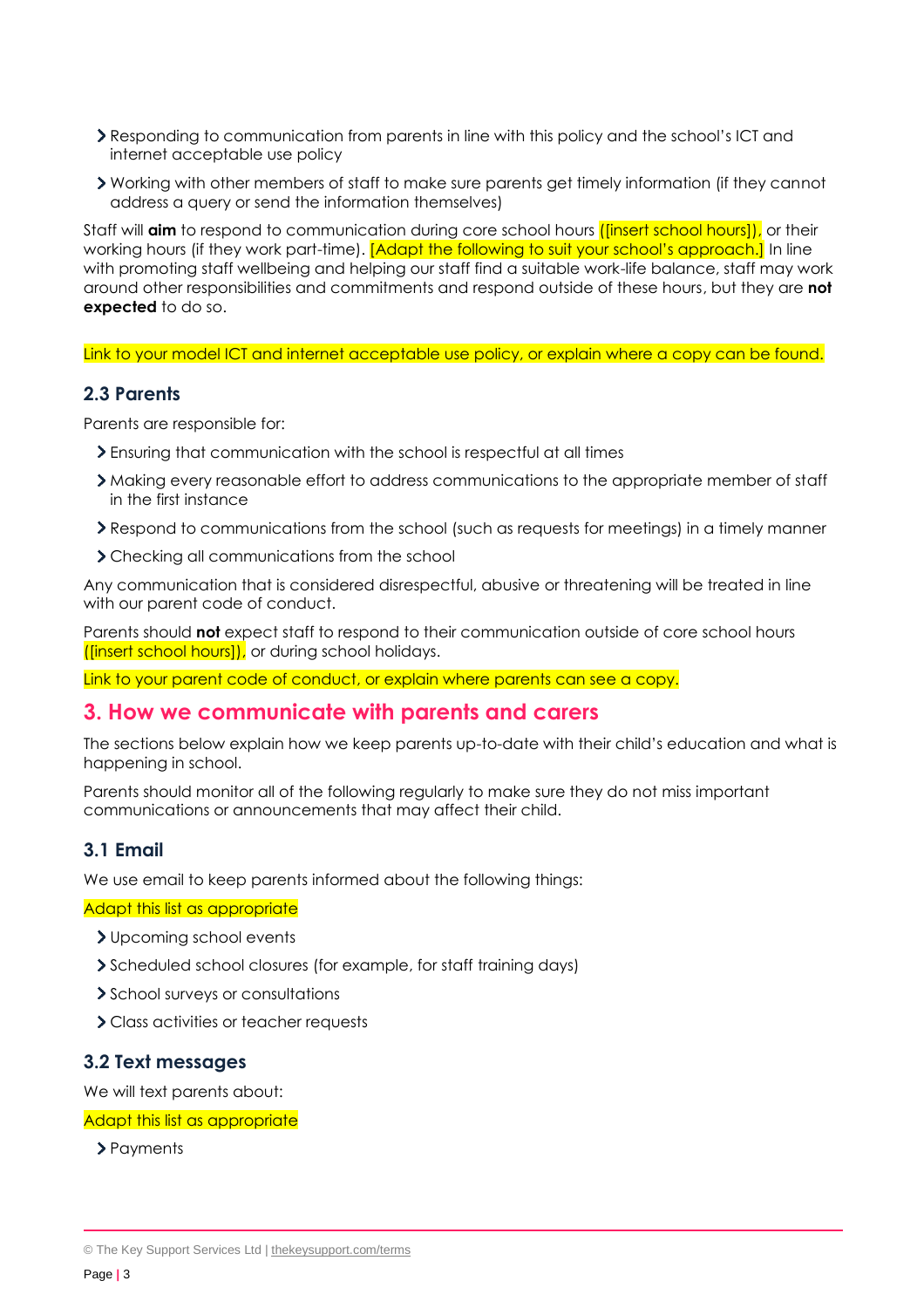- > Short-notice changes to the school day
- Emergency school closures (for instance, due to bad weather)

## **3.3 School calendar**

Our *[school website/newsletter/etc.]* includes a full school calendar for the *[month/half*term/term/etc.].

Where possible, we try to give parents at least 2 weeks' notice of any events or special occasions (including non-uniform days, special assemblies or visitors, or requests for pupils to bring in special items or materials).

Any such event will be included in the school calendar.

## **3.4 Phone calls**

Explain your school's approach to calling parents.

For instance, if your school encourages staff to call parents regularly to discuss pupils' performance (both positive and negative), explain this.

## **3.5 Letters**

We send the following letters home regularly:

- Letters about trips and visits
- Consent forms
- > Our [weekly/monthly/termly/etc.] newsletter

## **3.6 Homework books/school planners**

If your school uses planners or homework books to send messages home, explain how you use these.

#### **3.7 Reports**

#### Adapt this section as appropriate.

Parents receive reports from the school about their child's learning, including:

- An end-of-year report covering their achievement in each part of the curriculum, how well they are progressing, and their attendance
- > Termly progress reports
- A report on Key Stage (KS) 1 and KS2 SATs tests
- A report on the results of public examinations
- Information about vocational qualifications gained (or credits gained towards these)

We also arrange regular meetings where parents can speak to their child's teacher(s) about their achievement and progress (see the section below).

## **3.8 Meetings**

We hold *[number]* parents' evening(s) per term. During these meetings, parents can talk with teachers about their child's achievement and progress, the curriculum or schemes of work, their child's wellbeing, or any other area of concern.

The school may also contact parents to arrange meetings between parents' evenings if there are concerns about a child's achievement, progress, or wellbeing.

<sup>©</sup> The Key Support Services Ltd | [thekeysupport.com/terms](https://thekeysupport.com/terms-of-use)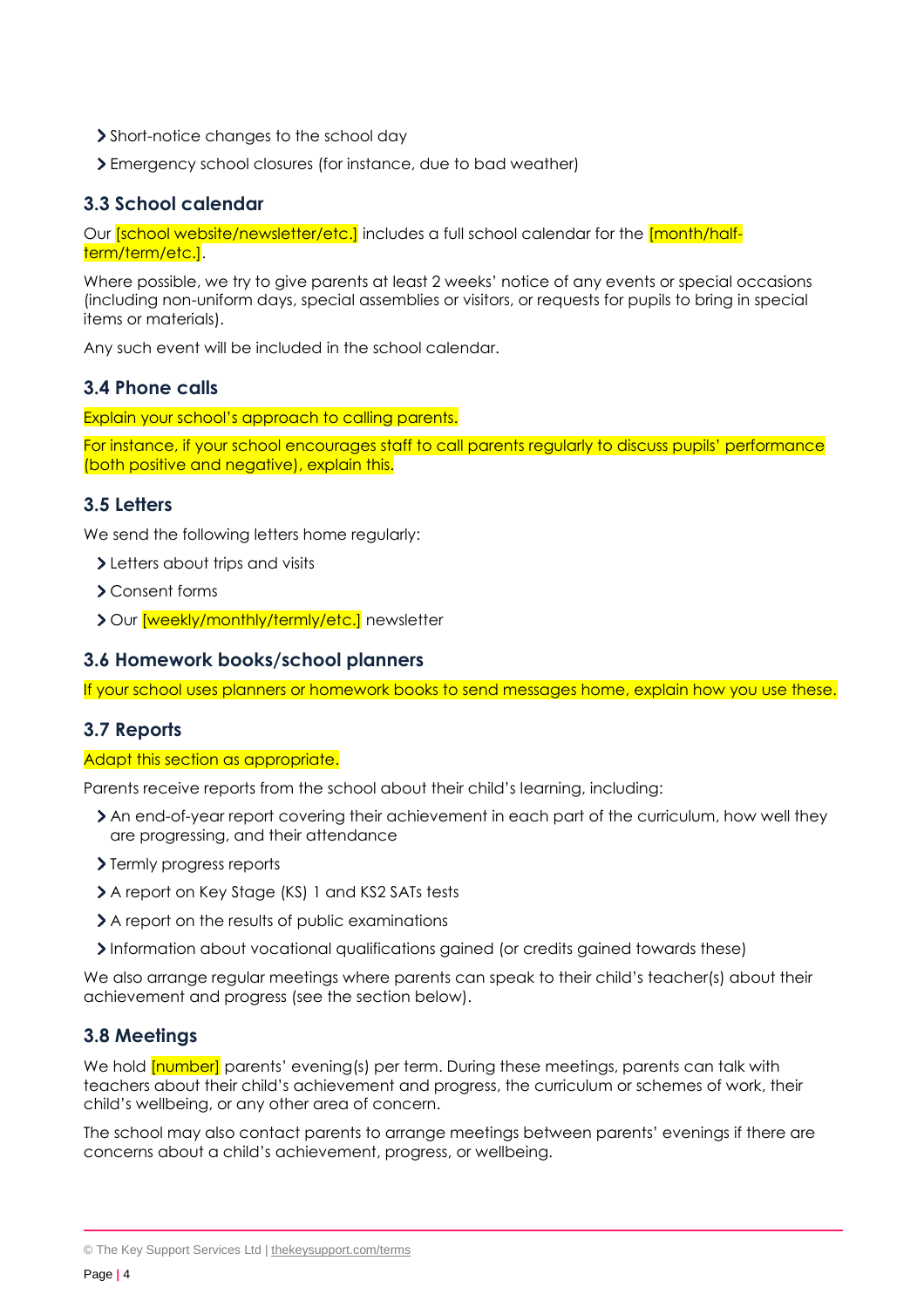Parents of pupils with special educational needs (SEN), or who have other additional needs, may also be asked to attend further meetings to address these additional needs.

## **3.9 School website**

Key information about the school is posted on our website, including:

- School times and term dates
- Important events and announcements
- Curriculum information
- > Important policies and procedures
- > Important contact information
- Information about before and after-school provision

Parents should check the website before contacting the school.

#### **3.10 Home-school communications app**

If your school uses an app to send messages home, explain what you use the app for so parents know what to expect.

## <span id="page-4-0"></span>**4. How parents and carers can communicate with the school**

Parents should use the list in appendix 1 to identify the most appropriate person to contact about a query or issue, including the school office number and email address.

#### **4.1 Email**

Parents should always email the school, or the appropriate member of staff, about non-urgent issues in the first instance.

We aim to acknowledge all emails within *[number]* working days, and to respond in full (or arrange a meeting or phone call if appropriate) within **[number]** working days.

If a query or concern is urgent, and parents need a response sooner than this, they should call the school.

#### **4.2 Phone calls**

If parents need to speak to a specific member of staff about a **non-urgent** matter, they should email the school office and the relevant member of staff will contact them within [number] working days.

If this is not possible (due to teaching or other commitments), someone will respond to schedule a phone call at a convenient time. We aim to make sure parents have spoken to the appropriate member of staff within [number] days of your request.

If the issue is urgent, parents should call the school office.

Urgent issues might include things like:

- Family emergencies
- > Safeguarding or welfare issues
- > Adapt this list as required

For more general enquiries, please call the school office.

<sup>©</sup> The Key Support Services Ltd | [thekeysupport.com/terms](https://thekeysupport.com/terms-of-use)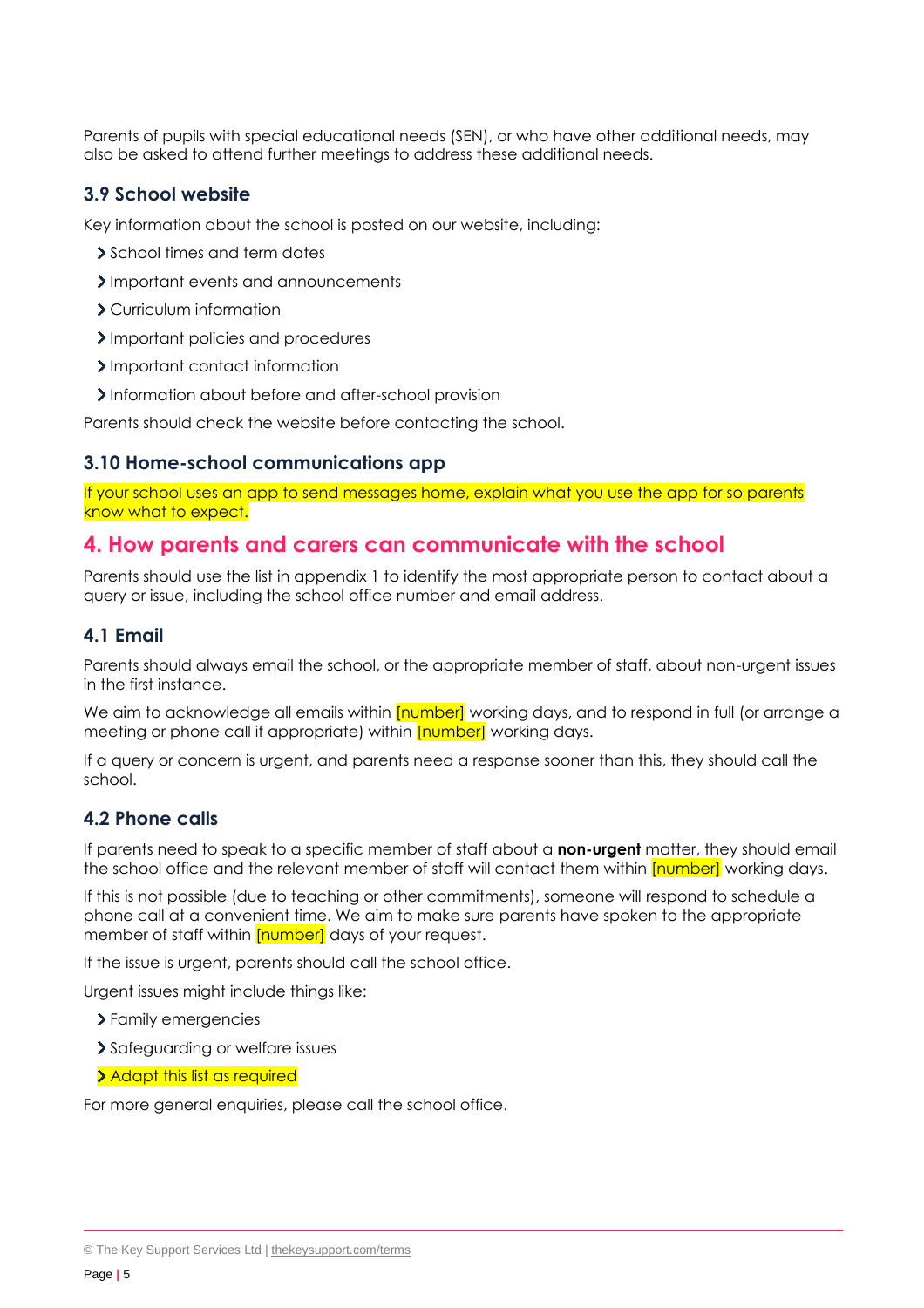Adapt this section in line with section 3.4 about phone calls. For instance, if your staff regularly call parents to talk about their child's attainment and progress, you could explain to parents that they can use these calls to ask questions or raise concerns as appropriate.

## **4.3 Meetings**

If parents would like to schedule a meeting with a member of staff, they should email the appropriate email address (see appendix 1), or call the school to book an appointment.

We try to schedule all meetings within [number] working days of the request.

While teachers are available at the beginning or end of the school day if parents need to speak to them urgently, we recommend they book appointments to discuss:

- Any concerns they have about their child's learning
- Updates related to pastoral support, their child's home environment, or their wellbeing

## **4.4 Home-school communications app**

If your school has an app that parents can use to communicate with the school, explain when parents should use the app and any expectations you have of parents and staff.

## <span id="page-5-0"></span>**5. Inclusion**

It is important to us that everyone in our community can communicate easily with the school.

We currently make whole-school announcements and communications (such as email alerts and newsletters) available in the following languages:

- > English
- > [Add relevant languages]
- > [Add relevant languages]

Parents who need help communicating with the school can request the following support:

- School announcements and communications translated into additional languages
- Interpreters for meetings or phone calls

We can make additional arrangements if necessary. Please contact the school office to discuss these.

## <span id="page-5-1"></span>**6. Monitoring and review**

The headteacher monitors the implementation of this policy and will review the policy every [number] years.

The policy will be approved by the governing board.

## <span id="page-5-2"></span>**7. Links with other policies**

The policy should be read alongside our policies on:

- ICT and internet acceptable use
- > Parent code of conduct
- > Staff code of conduct
- Complaints
- > Home-school agreement

<sup>©</sup> The Key Support Services Ltd | [thekeysupport.com/terms](https://thekeysupport.com/terms-of-use)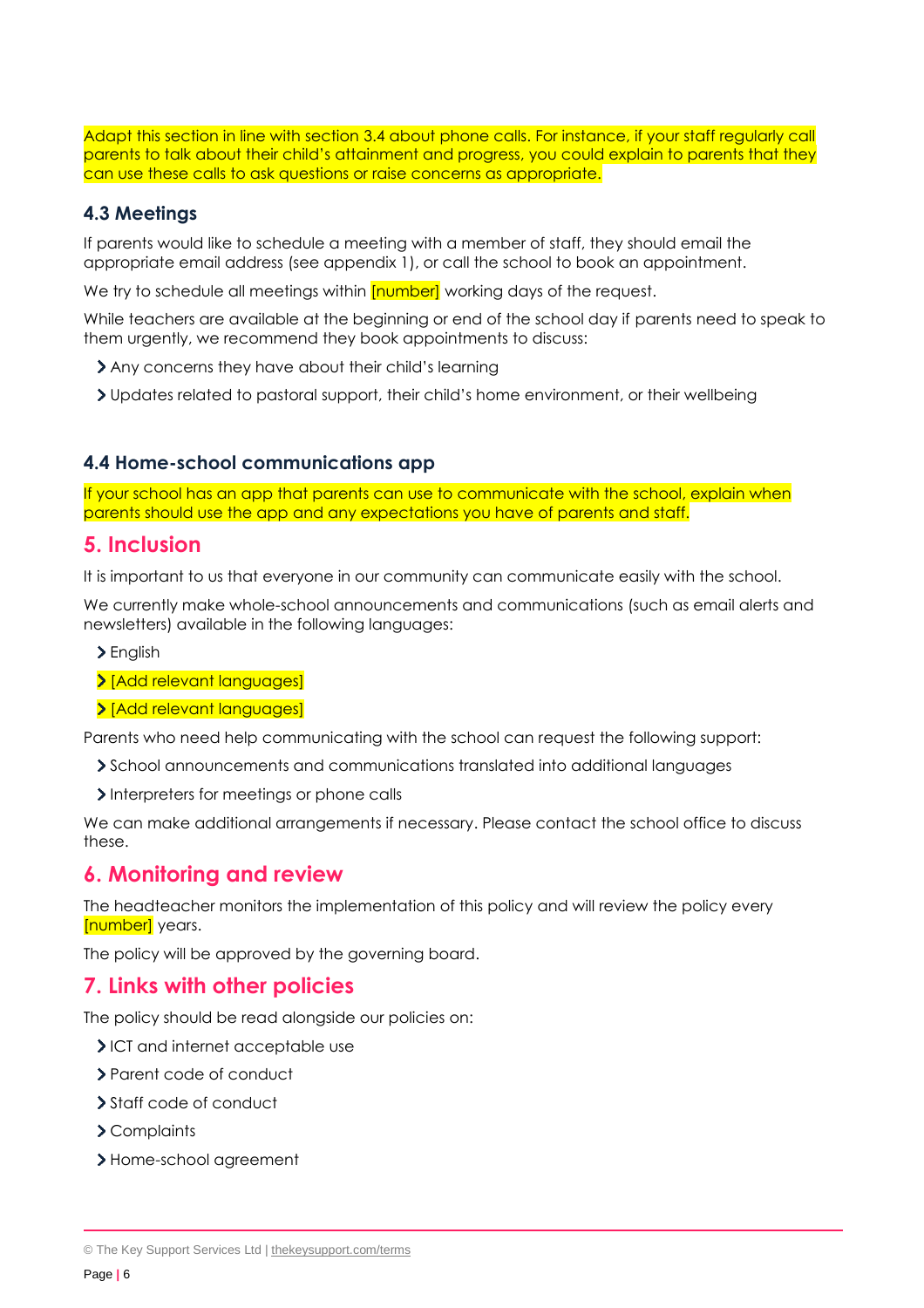> Staff wellbeing

> Add other policies if relevant

<sup>©</sup> The Key Support Services Ltd | [thekeysupport.com/terms](https://thekeysupport.com/terms-of-use)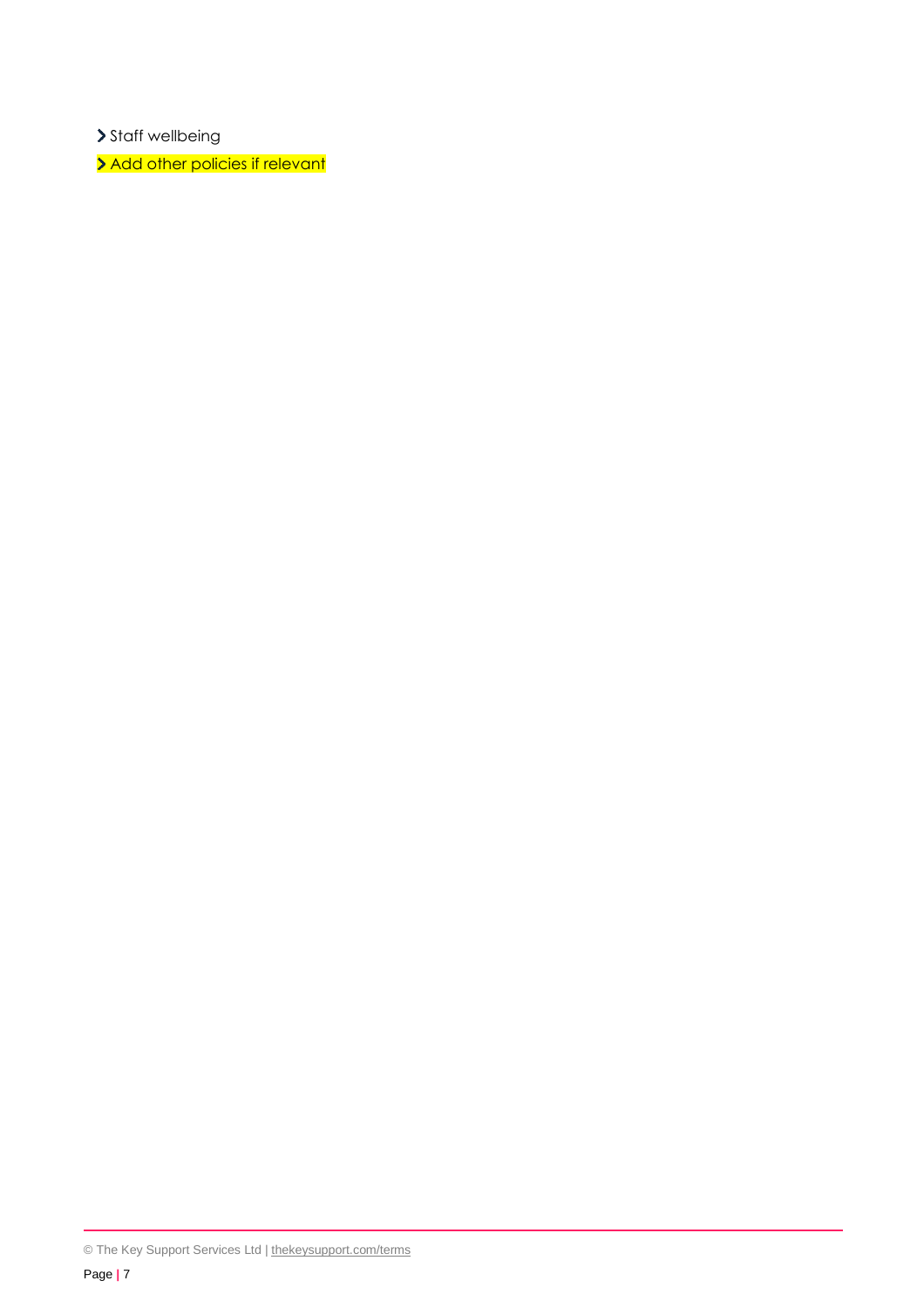## <span id="page-7-0"></span>**Appendix 1: school contact list**

## **Who should I contact?**

Choose the introductory text that best reflects your school's procedure and make sure it reflects section 4 above, for instance, if you expect parents to email or call the school office add the relevant details below.

#### Option 1:

If you have questions about any of the topics in the table below, or would like to speak to a member of staff:

- If Email or call the school office on *[insert school office email address and phone number]*
- Put the subject and the name of the relevant member of staff (from the list below) in the subject line (for emails)
- We will forward your request on to the relevant member of staff

**Remember:** check our website first, much of the information you need is posted there.

We try to respond to all emails within *[timeframe]*.

#### Option 2:

If you have questions about any of the topics in the table below, or would like to speak to a member of staff:

- Email the most appropriate address
- Include your child's full name in the subject line

We try to respond to all emails within *[timeframe]*.

Adapt this table to suit your school.

If you provide email addresses so parents can contact staff directly, we recommend you:

- Create generic email addresses where possible rather than providing email addresses for individual members of staff (for instance, [ks1@myschool.com](mailto:ks1@myschool.com) or [history@myschool.com\)](mailto:history@myschool.com)
- Include office hours, if relevant (so parents know when someone is likely to see their email)

| <b>I HAVE A QUESTION ABOUT</b>                           | WHO YOU NEED TO TALK TO                                                                                                     |
|----------------------------------------------------------|-----------------------------------------------------------------------------------------------------------------------------|
| My child's learning/class<br>activities/lessons/homework | Your child's <i>[class teacher/subject teacher]</i>                                                                         |
| My child's wellbeing/pastoral support                    | School office/insert staff member                                                                                           |
| Payments                                                 | School office/insert staff member                                                                                           |
| School trips                                             | School office/insert staff member                                                                                           |
| Uniform/lost and found                                   | School office/insert staff member                                                                                           |
| Attendance and absence requests                          | If you need to report your child's absence, call:<br>[insert phone number]<br>If you want to request approval for term-time |

<sup>©</sup> The Key Support Services Ltd | [thekeysupport.com/terms](https://thekeysupport.com/terms-of-use)